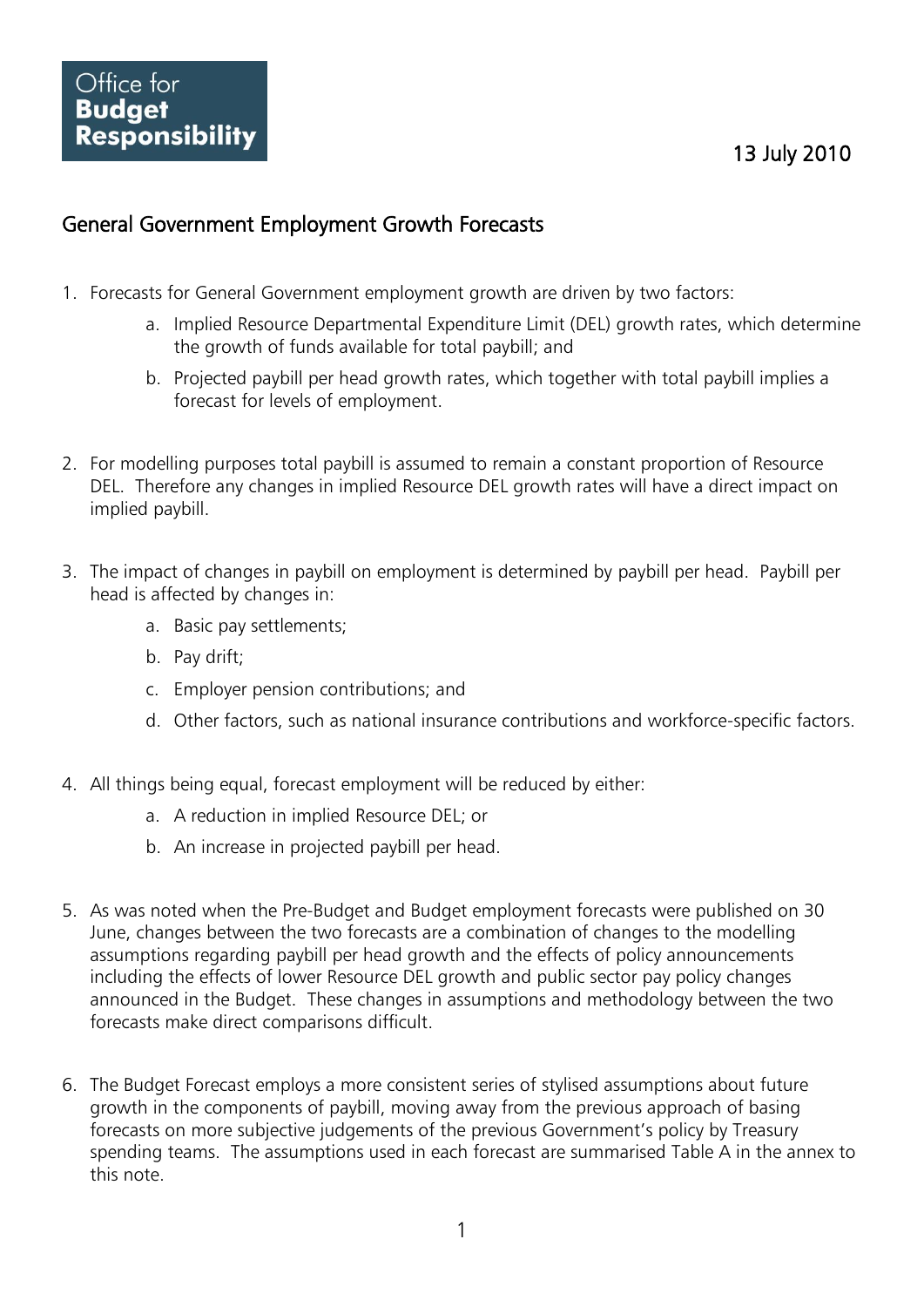- 7. The Budget Forecast published on 30 June represents the OBR's best estimate of General Government employment. Table 1, below, sets out a further analysis undertaken to produce a hypothetical figure for the pre-Budget employment forecast, had it been prepared using the modelling assumptions underlying the Budget Forecast. This illustrative analysis has been undertaken in order to give an indication of the impacts of each methodological and policy change between the pre-Budget and Budget forecasts. The impact of each methodological change is isolated; however, these figures can only be indicative.
- 8. The analysis suggests that by 2014/15 the Pre-Budget Forecast for General Government Employment would have been 140,000 higher if the methodology employed in the Budget Forecast had been adopted.
- 9. It also indicates that, using these assumptions, the estimate of the cumulative impact of the Budget measures on General Government Employment would be to reduce it by around 160,000 by 2014-15. Given that the actual impact of policy will depend on a series of decisions on policy and the implementation of policy in the spending review and beyond which the Government has not yet taken, this figure can only be an approximation.

|  |  | Table 1: General Government Employment Level (millions, end of financial year) |  |  |  |
|--|--|--------------------------------------------------------------------------------|--|--|--|
|--|--|--------------------------------------------------------------------------------|--|--|--|

|                                                                     |                              | 2010/11 | 2011/12 | 2012/13 | 2013/14 | 2014/15 |
|---------------------------------------------------------------------|------------------------------|---------|---------|---------|---------|---------|
| <b>Pre-Budget Forecast</b>                                          |                              | 5.53    | 5.40    | 5.24    | 5.14    | 5.07    |
| <b>Methodological Changes</b>                                       |                              |         |         |         |         |         |
| Approximate                                                         | <b>Basic Settlement</b>      |         | 0.00    | 0.00    | $-0.05$ | $-0.09$ |
| Cumulative Impact of                                                | Pay Drift                    |         | 0.02    | 0.04    | 0.06    | 0.07    |
|                                                                     | <b>Pension Contributions</b> |         | 0.03    | 0.06    | 0.09    | 0.12    |
| Change                                                              | <b>Central Modelling</b>     |         | 0.04    | 0.10    | 0.13    | 0.05    |
| Hypothetical Estimated Pre-Budget Forecast under Budget assumptions |                              |         | 5.49    | 5.43    | 5.35    | 5.20    |
| <b>Policy Changes</b>                                               |                              |         |         |         |         |         |
| Approximate                                                         | Pay Freeze                   |         | 0.03    | 0.07    | 0.07    | 0.07    |
| Cumulative Impact of NICs Threshold Increase                        |                              |         | 0.03    | 0.03    | 0.03    | 0.03    |
| Change                                                              | <b>RDEL Reduction</b>        |         | $-0.08$ | $-0.14$ | $-0.21$ | $-0.26$ |
| <b>Budget Forecast</b>                                              |                              | 5.53    | 5.47    | 5.39    | 5.23    | 5.04    |
| Memo: Total cumulative impact of methodological changes             |                              |         | 0.09    | 0.19    | 0.21    | 0.14    |
| Memo: Total cumulative impact of policy changes                     |                              |         | $-0.02$ | $-0.04$ | $-0.12$ | $-0.16$ |

*Note: figures may not sum due to rounding.*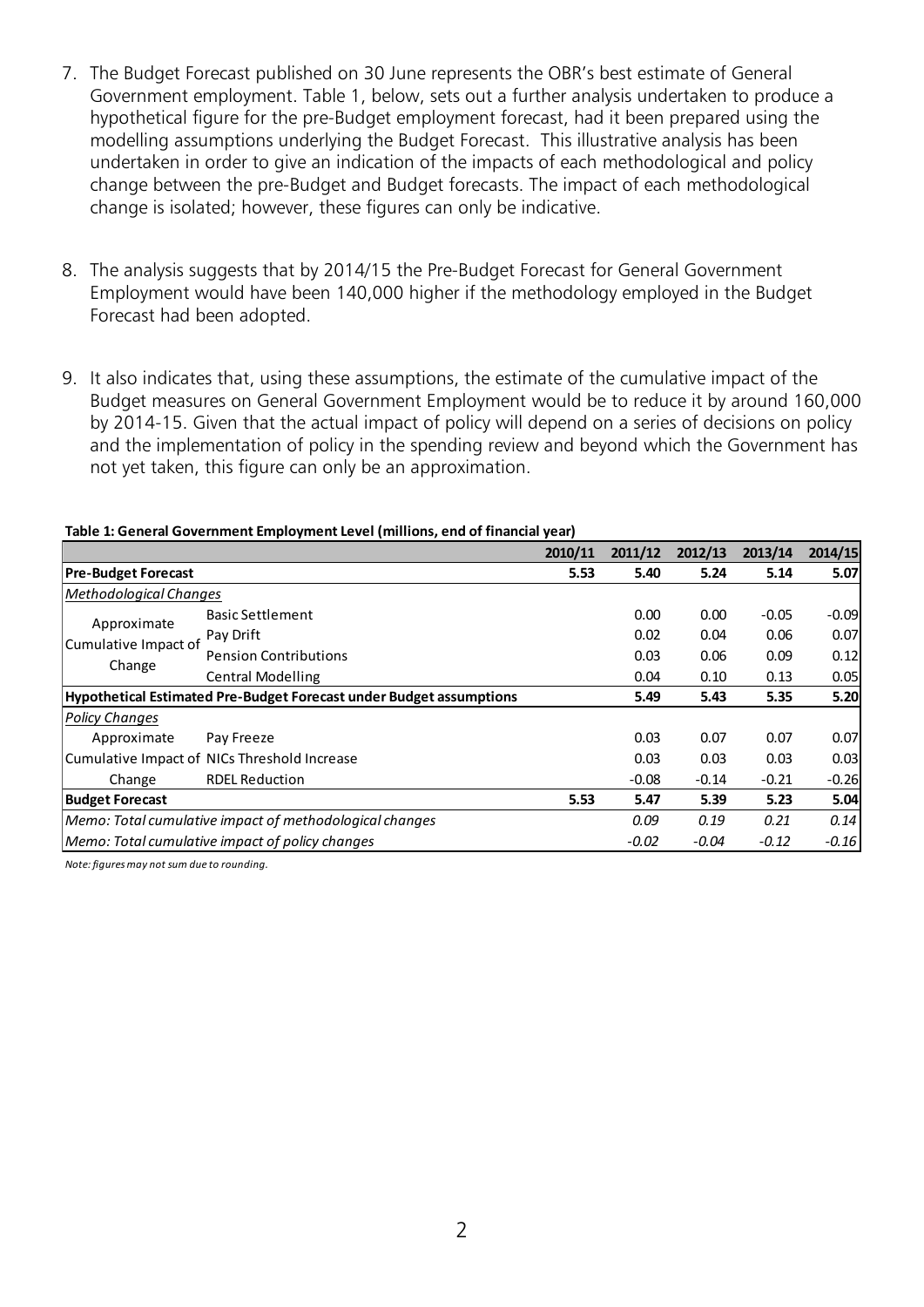## Annex

# Table A: Assumptions underlying Pre-Budget and Budget Forecasts

| Assumptions                                         | Pre-Budget                                                                                                                                                                                                                                                                                       | <b>Budget</b>                                                                                                                                                                     | Rationale for change                                                                                                                                                                                                                 | Direction of impact on<br>workforce forecasts                                                           | Total impact of<br>change on Pre-Budget<br>Forecast 2010/11-<br>2014/15 |
|-----------------------------------------------------|--------------------------------------------------------------------------------------------------------------------------------------------------------------------------------------------------------------------------------------------------------------------------------------------------|-----------------------------------------------------------------------------------------------------------------------------------------------------------------------------------|--------------------------------------------------------------------------------------------------------------------------------------------------------------------------------------------------------------------------------------|---------------------------------------------------------------------------------------------------------|-------------------------------------------------------------------------|
| Methodology change                                  |                                                                                                                                                                                                                                                                                                  |                                                                                                                                                                                   |                                                                                                                                                                                                                                      |                                                                                                         |                                                                         |
| <b>Basic Settlement</b>                             | Internal assumptions, based on<br>discussions with Treasury teams                                                                                                                                                                                                                                | GDP deflator                                                                                                                                                                      | Moving away from more<br>subjective judgements, given<br>uncertainty over path of pay<br>policy beyond pay restraint<br>announced at Budget.                                                                                         | Negative (previous<br>settlement assumptions<br>lower than forecast<br>GDP deflator)                    | - 90,000 jobs                                                           |
| Pay drift                                           | Internal assumptions, based on<br>discussions with Treasury teams                                                                                                                                                                                                                                | Historical average of the<br>difference between average<br>earnings growth and average<br>basic settlement.                                                                       | Moving to a more evidence-based<br>assumption based on historical<br>averages rather than subjective<br>judgements.                                                                                                                  | Positive                                                                                                | $+70,000$ jobs                                                          |
| Employer<br>pension<br>contributions                | Internal assumptions, based on<br>discussions with Treasury teams.<br>Assumptions relate to expenditure<br>on contributions as a % of total<br>paybill (influenced by<br>demographic factors, opt-out<br>rates etc), and no assumptions<br>were made on future changes to<br>contribution rates. | Employer pension contributions<br>remain constant as a proportion<br>of paybill (with exception of the<br>armed forces in 11/12, due to<br>an increase in contribution<br>rates). | Moving away from more<br>subjective judgements on<br>assumptions such as exact opt-<br>out rates and demographic<br>changes of workforces. Neither<br>forecast pre-empts the decisions<br>of the independent pensions<br>commission. | Positive                                                                                                | $+120,000$ jobs                                                         |
| Central<br>modelling of all<br>workforce<br>impacts | Bottom-up workforce projections<br>incorporated where Treasury<br>teams hold these.                                                                                                                                                                                                              | Aggregate public sector<br>workforce projections modelled<br>centrally with no exceptions.                                                                                        | Ensuring consistency of<br>assumptions across all elements<br>of the forecast e.g. ensuring that<br>total paybill remains a constant<br>proportion of RDEL.                                                                          | Positive 11/12 - 13/14<br>Negative 14/15 - 15/16<br>(driven by differences in<br>modelling assumptions) | $+50,000$ jobs                                                          |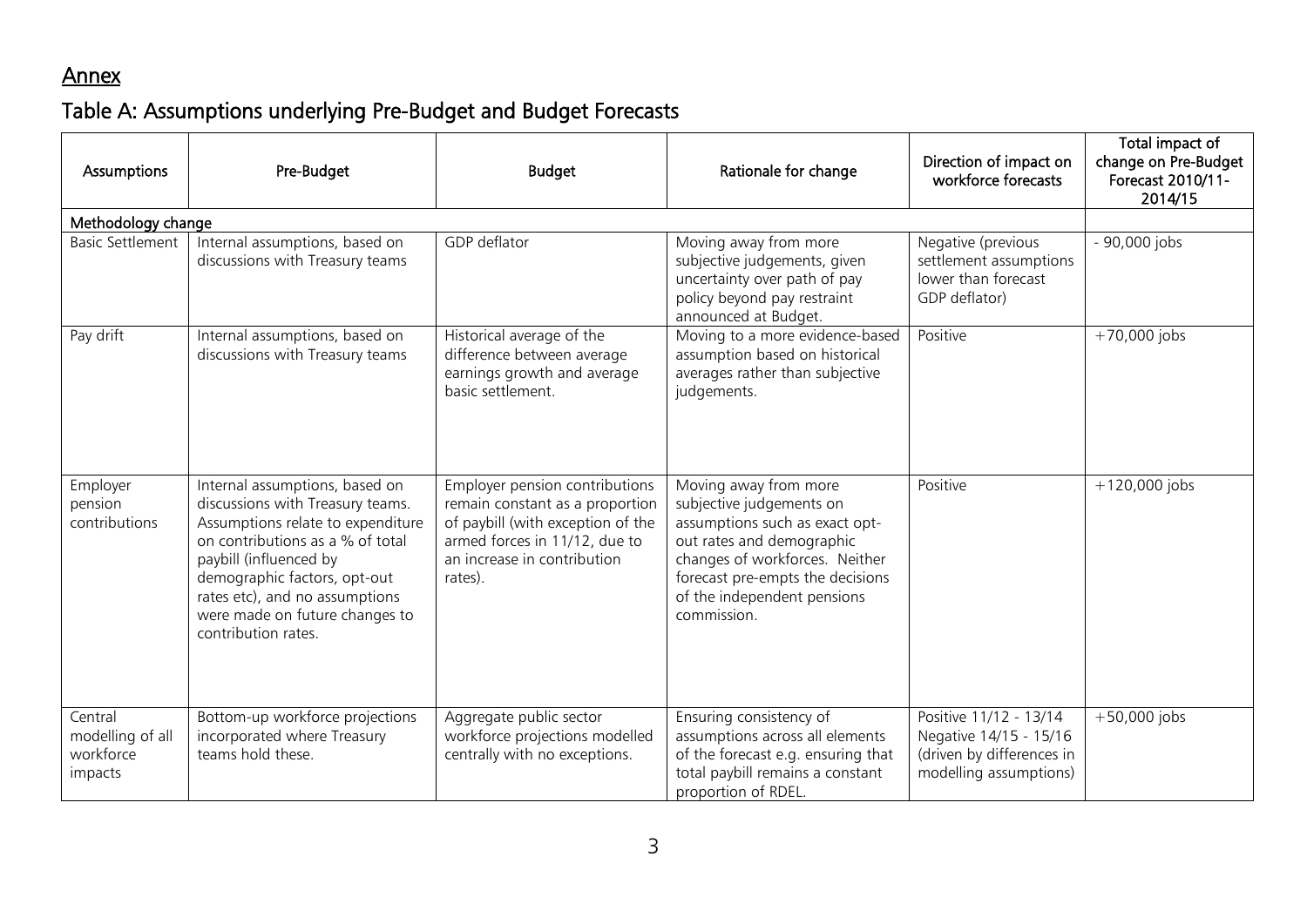| Assumptions                           | Pre-Budget                                                                                  | <b>Budget</b>                                                                                   | Rationale for change                                                                                 | Direction of impact on workforce<br>forecasts | Total impact of change on Pre-<br>Budget Forecast 2010/11-<br>2014/15 |
|---------------------------------------|---------------------------------------------------------------------------------------------|-------------------------------------------------------------------------------------------------|------------------------------------------------------------------------------------------------------|-----------------------------------------------|-----------------------------------------------------------------------|
| Policy change                         |                                                                                             |                                                                                                 |                                                                                                      |                                               |                                                                       |
| Headline pay in<br>11/12 and<br>12/13 | 1% cap in 11/12 and 12/13<br>for all public sector workers,<br>except for the Armed Forces. | Estimated impacts of pay<br>freeze with protection<br>for those on low<br>incomes.              | Policy change (announced<br>at Budget)                                                               | Positive                                      | $+70,000$ jobs                                                        |
| Employer NICs<br>in 11/12             | 1% increase in 11/12                                                                        | $\overline{1\%}$ increase in 11/12, as<br>well as increase of<br>secondary threshold by<br>£21. | Policy change (announced<br>at Budget)                                                               | Positive                                      | $+30,000$ jobs                                                        |
| Resource DEL<br>changes               | Implied RDEL as published in<br>pre-Budget forecast                                         | Implied RDEL as<br>published in Budget<br>forecast                                              | Policy change (announced<br>at Budget) and impact of<br>other forecasting changes<br>to AME spending | Negative                                      | -260,000 jobs                                                         |

# Table B: Policy changes between pre-Budget and Budget forecasts

 1 Forecast was produced before final decisions on the detail of policy were taken.